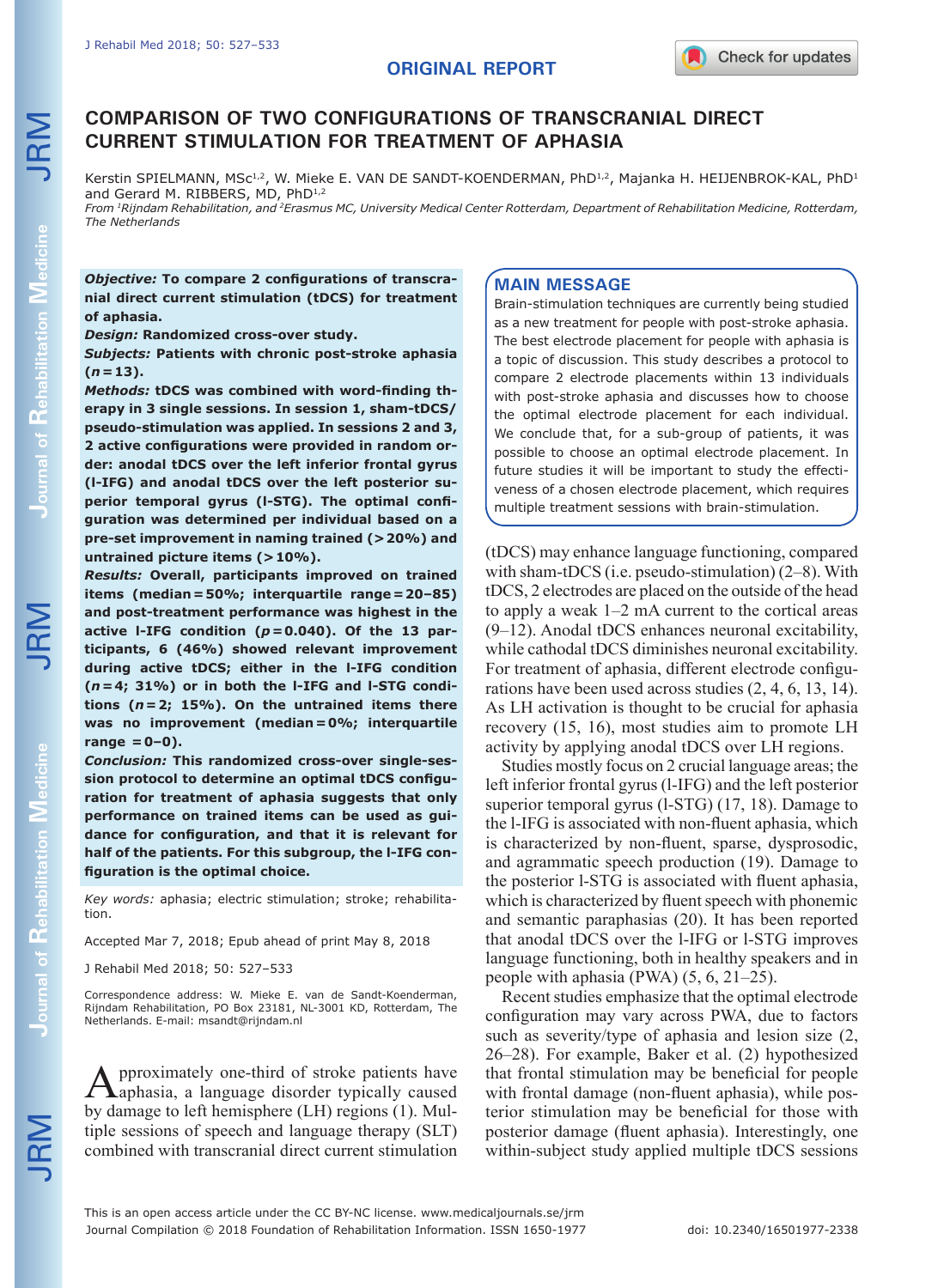#### 528 *K. Spielmann et al.*

in patients with non-fluent aphasia and reported an advantage of anodal tDCS over the l-IFG, compared with anodal tDCS over the l-STG and sham  $(6)$ .

In order to take into account individual variability, some studies determine an optimal electrode configuration per individual before starting with multiple tDCS sessions. Two studies used neuroimaging to guide individualized electrode placement (2, 4) and, although this may be a useful method, it is also relatively expensive, time-consuming, and not applicable to all patients. Another approach is to use behavioural measures (27, 29), which would be more feasible in day-to-day clinical practice. For example, Shah-Basak et al. (27) compared the effect of different electrode configurations within participants in single therapy sessions; improvement on naming untrained items was the outcome measure and the results showed that participants vary in their response to different electrode configurations. It is therefore suggested to develop a single-session protocol to determine an optimal configuration before starting multiple sessions of tDCS.

The aim of the present study is to evaluate such a protocol to compare anodal tDCS over the l-IFG with anodal tDCS over the l-STG in patients with chronic aphasia. The 2 outcome measures are naming performance on both trained and untrained picture items. Interpersonal variability in response to l-IFG vs l-STG stimulation is related to the aphasia type (i.e. non-fluent vs fluent aphasia).

## **METHODS**

### *Study design*

In a double-blind randomized cross-over design, participants were assigned to a sequence of 3 therapy sessions. In each session, a 30-min word-finding therapy was combined with 1 of 3 tDCS conditions. In the first session, all participants received sham-tDCS (i.e. pseudo-stimulation) to get used to the tDCS equipment and treatment protocol, and to study potential placebo effects. In the second and third sessions participants received anodal tDCS over the l-IFG or the l-STG (randomized over sessions 2 and 3). All 3 therapy sessions were completed in 2–4 weeks, with a minimum interval of 3 days between sessions. For this study design with 3 repeated measurements, an alpha of 0.05, power of 0.80, an estimated Cohen's f medium effect size of 0.35, and an estimated within-patient correlation of 0.70, a total sample size of 12 participants was needed. To account for potential drop-outs during the study we aimed to include a total of 14 participants. This study was approved by the Medical Ethics Committee of Erasmus University Medical Center Rotterdam.

#### *Participants*

Participants were recruited at Rijndam Rehabilitation between February and December 2016. They were either enrolled in, or had completed, their stroke rehabilitation programme. Additional participants were recruited through a Dutch website for therapists and PWA (www.afasienet.com). The inclusion and exclusion criteria are shown in Table I.

#### *Transcranial direct current stimulation*

The DC Stimulator PLUS (Eldith, MedCat B.V., Klazienaveen, The Netherlands) was used in the authorized form. This device is certified as a medical device, class IIa, by the European Union Notified Body 0118 (CE 118). Before starting the 30 min word-finding therapy, 2 electrodes ( $5 \times 7$  cm) were placed on the subject's head, using elastic tape. Electrode placement was guided by the international 10-10 electroencephalogram (EEG) system: the F5 EEG position was used for the l-IFG configuration (30) and the CP5 EEG position for the l-STG configuration (31). The device was pre-programmed (with a unique 5-number code per participant and per session) for either sham or active stimulation (1 mA). Thus, both the patient and the speech and language therapist (SLT; in training) were blinded for the stimulation condition.

In the first session, all patients received sham-tDCS, i.e. pseudo-stimulation. The anode was placed over the l-IFG or the l-STG (the order was randomized across participants). In this condition, stimulation was automatically activated with a fade in of 15 s and, after 30 s, the stimulation was deactivated with a fade out of 15 s. In sessions 2 and 3, patients received active tDCS; the sequence of electrode placement was randomized, with the anode either placed over the l-IFG or the l-STG. The stimulation was automatically activated with a fade in of 15 s, and deactivated after 20 min with a fade out of 15 s. In all 3 conditions, the cathode was placed over the contralateral supraorbital region (EEG position: Fp2).

### *Procedure*

A baseline assessment was performed before inclusion to assess handedness with the Edinburgh Handedness Inventory (EHI) (32), severity of aphasia with the Short Form of the Token Test (STT) (33), and spontaneous speech with the Aphasia Severity Rating Scale (ASRS) (34). The baseline assessment was followed by the first of 3 therapy sessions (A, B, C). In each treatment session, 2 picture-naming tasks were used, the first to select training items per individual (tasks A1, B1, C1), and a

**Table I.** Inclusion and exclusion criteria

| Inclusion criteria                                                                                                  |
|---------------------------------------------------------------------------------------------------------------------|
| Aphasia after stroke                                                                                                |
| Time post-onset $\geq 6$ months                                                                                     |
| Age 18-80 years                                                                                                     |
| Native speaker of Dutch                                                                                             |
| Right-handed                                                                                                        |
| Exclusion criteria                                                                                                  |
| Subarachnoid haemorrhage                                                                                            |
| Prior stroke resulting in aphasia                                                                                   |
| Brain surgery in the past                                                                                           |
| Epileptic activity in the past 12 months                                                                            |
| Excessive use of alcohol or drugs                                                                                   |
| Premorbid (suspected) dementia                                                                                      |
| Premorbid psychiatric disease affecting communication                                                               |
| Severe non-linguistic cognitive disturbances impeding language therapy                                              |
| Pacemaker                                                                                                           |
| Global aphasia, defined as Shortened Token Test <9 (33) and score 0 on<br>the Aphasia Severity Rating Scale (40)    |
| Severe Wernicke's aphasia, defined as Shortened Token Test <9 and score<br>0-1 on the Aphasia Severity Rating Scale |
| Baatdood askaata idaAsad aa Chaskasad Taloo Taakin 30 as diaassa 1 Filasii                                          |

dual aphasia, defined as Shortened Token Test >28 and score the Aphasia Severity Rating Scale and Boston Naming Test >150 (41)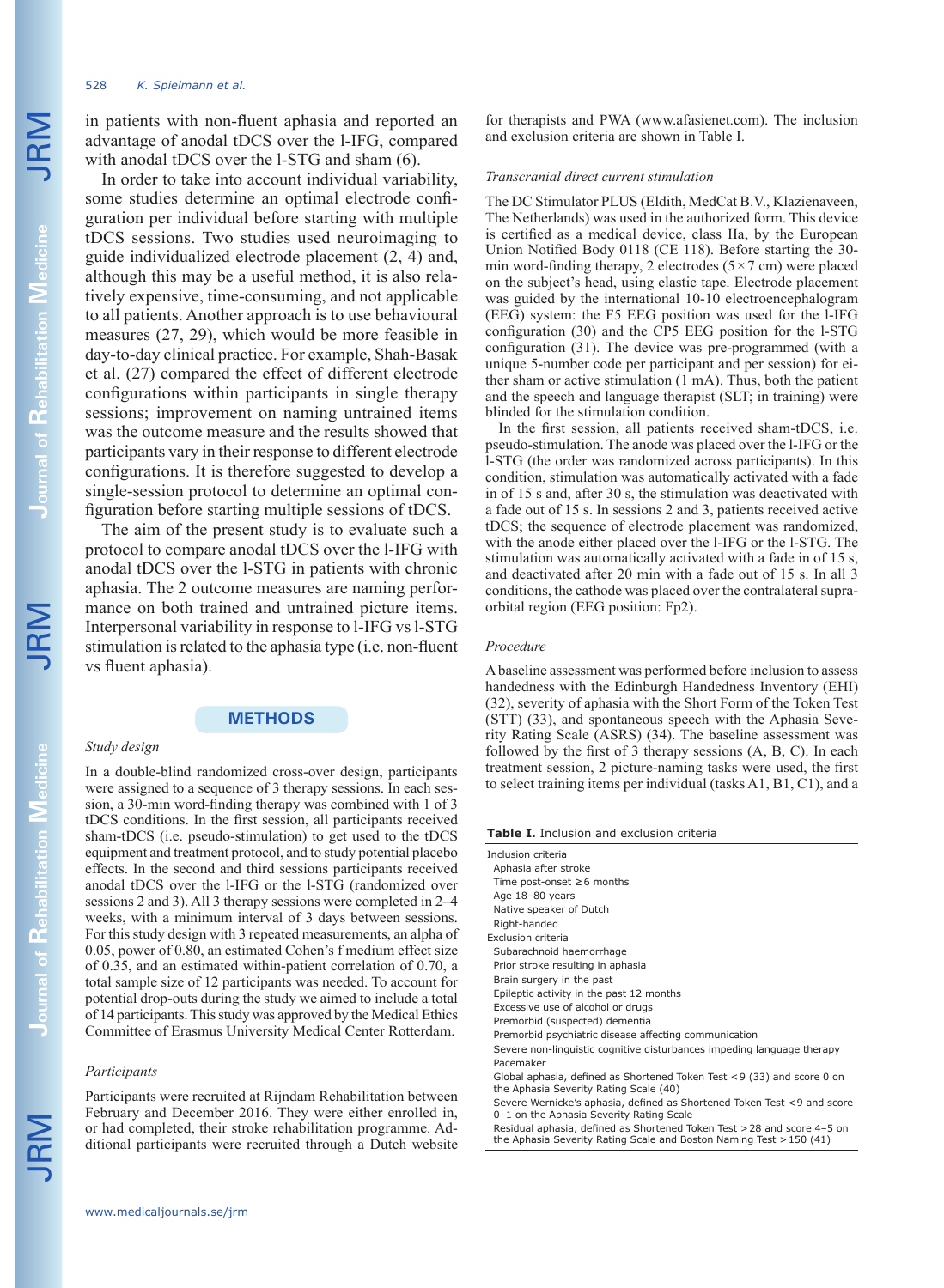JRM

second task to evaluate generalization to untrained items (tasks A2, B2, C2). In total, 6 tasks were used, matched for word length and word frequency. Each task comprised 30 pictures depicting nouns selected from the European Data Bank (35).

All pictures were shown on a computer screen for 5 s, followed by a blank slide for 3 s (using PowerPoint) and responses were audio-recorded. A response was scored as correct when the participant was able to produce the target word (or a synonym) within 5 s, otherwise it was scored as incorrect. The first 10 incorrect responses from A1, B1 and C1 respectively, were selected for treatment, and this "therapy set" was trained during the 30-min aphasia therapy combined with 1 of the 3 tDCS conditions. In case participants named fewer than 10 items incorrectly, items from an extra set were used to complete the therapy set. For the therapy, the SLT was trained to use cueing techniques to help the participant to correctly retrieve and produce the target word (36). The cue of the lowest stimulus power was shown first, followed by increasingly powerful cues until the correct word was retrieved and produced. Details of the therapy are published elsewhere (37). At the end of each session, the therapy set was administered (without help). The 30 pictures of the second naming task (A2, B2, C2) were shown before and after each therapy session, and results were used to study the treatment effect on untrained material. Fig. 1 presents an overview of the sessions and tasks. Finally, to assess discomfort, participants were asked to complete a Wong-Baker Faces Pain Rating scale (WB scale) after each session (38). This is a visual analogue scale ranging from 0–5, developed for individuals with limited verbal skills.

### *Data analysis*

All naming tasks were scored offline by a trained test assistant, who was blinded for the tDCS condition. For the untrained items, the test assistant was also blinded for pre-treatment vs post-treatment assessments. For the trained items, this was not possible because performance was only tested post-treatment; per definition, before therapy, the percentage correct was 0%. In general, a response was scored as correct when the participant was able to produce the target word or synonym within 5 s. A pre-set list was made with synonyms, i.e. correct alternatives for the target word. In case the participant produced a synonym that was not listed as a correct alternative, the test assistant and research coordinator discussed whether it should be considered correct. If agreement could not be reached, half a point was given for the produced item. An experienced clinical linguist (WS-K) assessed the ASRS samples and classified participants' aphasia as fluent or non-fluent.

The main outcome measure was the proportion of correct responses on the therapy set (10 items) after therapy, across the 3 conditions: sham, l-IFG and l-STG. The secondary outcome measure was the improvement on untrained items (30 items), across the 3 conditions. Per condition, the delta score was calculated, defined as the proportion of correct responses post-treatment minus the proportion of correct responses pre-treatment.

To determine an optimal configuration per individual, individual response patterns across conditions were analysed. For the trained items, we considered a proportional improvement of 20% between conditions as relevant, in line with a previous study comparing the same 3 tDCS conditions and using naming performance as an outcome (25). Specifically, we considered the condition in which the performance was 20% higher than in the other 2 conditions as the optimal configuration for an individual. The same method was used for the untrained items, but here we used a smaller proportional difference of 10%, since there is generally less improvement on untrained items.

In addition, we investigated whether, at the group level, the 2 configurations of interest yielded different results of naming performance after a single therapy session. Thus, we compared proportions of improvement across conditions, also taking into account the order in which the montages were applied. Given the nature of our outcome data (proportions of counts), data were analysed with the semiparametric generalized estimation equation (GEE) analysis, which takes into account that multiple measurements within patients are correlated. To study the effect of condition (sham, l-IFG, l-STG), measurement time (session 1–3) and configuration order (starting with l-IFG or l-STG in session 2), these variables were entered as fixed factors into the model, in which either the post-treatment scores of the trained items or the delta scores of the untrained items was the dependent variable. If a factor had a significant effect on the outcome, *post-hoc* pairwise comparisons were performed to specify the significant differences within each factor. Finally, patient discomfort rating, assessed with the WB scale, was tested using a Mann–Whitney *U* test. The level of significance (*p*) was 0.05 in all analyses. IBM SPSS 21 Statistics software was used for all statistical tests.

## **RESULTS**

Fourteen participants were included in the study, but data were collected from only 13 participants.

One participant was excluded after the first session because the therapist considered the therapy to be too intensive for the participant. Thirteen participants com-

pleted the 3 therapy sessions. The mean interval between sessions was 6 (standard deviation (SD) 2.9) days (between session 1 and 2, mean 5.3 days, SD 1.8 days; between session 2 and 3, mean 6.7 days, SD 3.7 days).

No side-effects were observed. All participants tolerated the treatment well; however, some participants reported that the treatment sessions were rather intensive. Overall, discomfort ratings were low and ranged from 0 to 1, with median scores of 0 for each session (interquartile range (IQR) session 1: 0–0, session 2: 0–0, session 3: 0–0.75). Discomfort ratings were comparable across sessions; Mann–Whitney *U* (Friedman:  $\chi^2(2)=1$ ,  $p=0.607$ ).

**Fig. 1.** An overview of the 3 sessions and tasks.

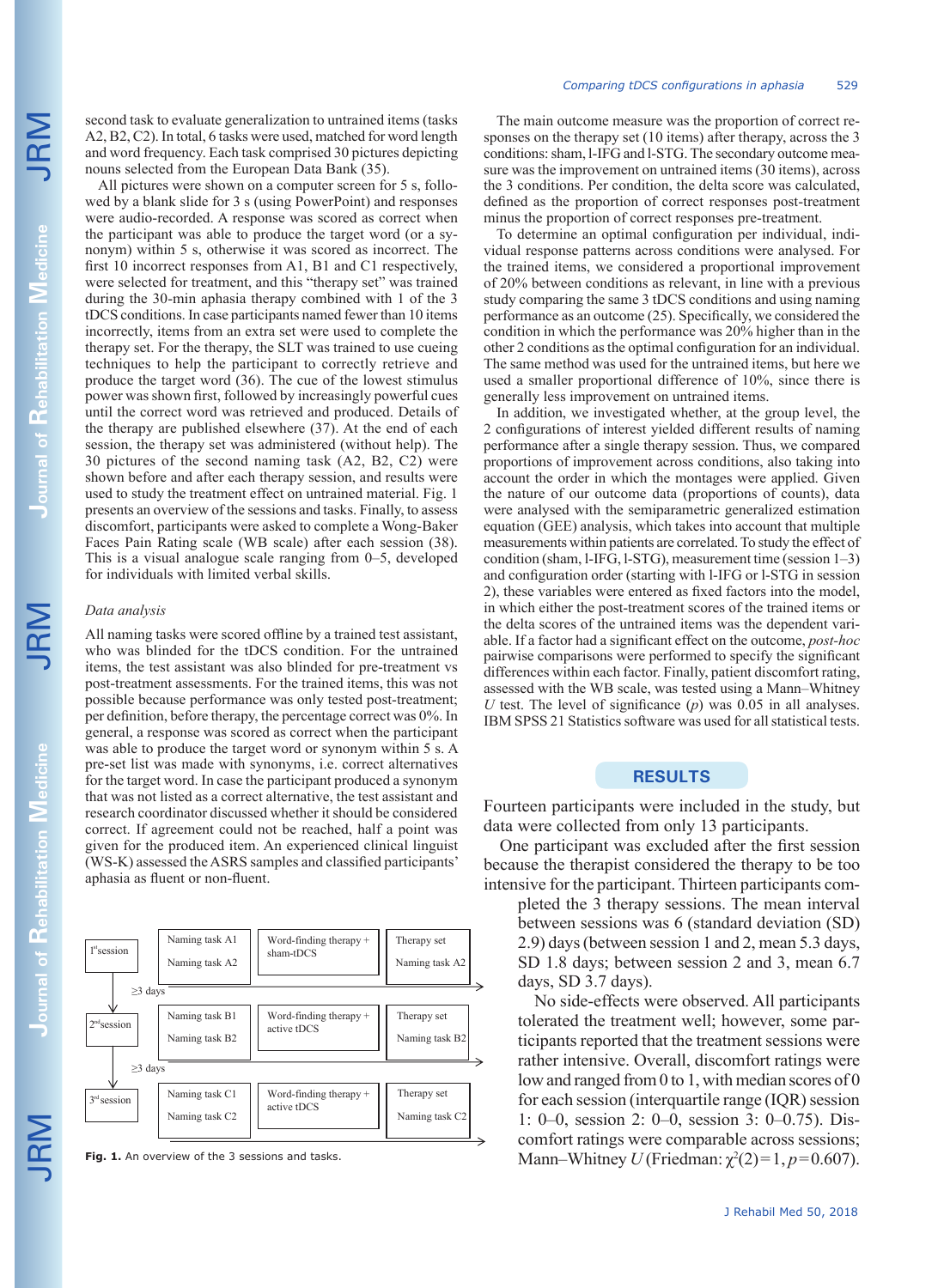## *Participants*

Thirteen participants were recruited (10 men; mean age 53.15 years (SD 10.90)). All participants were right-handed (EHI $> 0.50$ ; mean 0.96 (SD 0.12)) and at least 6 months post-stroke (MPO; mean 48.92 months (SD 48.43)). Demographic and clinical cha-

racteristics of each participant are shown in Table II.

### *Individual response patterns*

Table III presents the post-treatment and delta scores for trained and untrained items respectively, per individual (see Table  $SI<sup>1</sup>$ with the pre- and post-scores for trained and untrained items).

*Trained items.* For almost one-third of participants (P1, P2, P6, P12, P13), the therapy set had to be complemented with items from an extra set to ensure that the therapy set included 10 items in each session. For 4 participants (P1, P7, P9, P11) the improvement in the l-IFG condition was larger than in the other conditions. Two participants showed the same improvement in the l-IFG and l-STG condition (P8, P13) and this improvement was larger than in the sham condition. For 7 participants, because no relevant differences were found between the conditions, no optimal configuration could be determined.

*Untrained items*. Three participants showed lower performance after treatment; specifically, P3 in the l-IFG and l-STG condition, P7 in the l-STG condition, and P10 in the sham condition. For the remaining 10 participants, no relevant differences were found in improvement between conditions.

1 http://www.medicaljournals.se/jrm/content/?doi=10.2340/16501977-2338

## *Comparing the configurations: group analyses*

*Trained items.* Overall, post-treatment performance on trained items ranged from 0% to 100% correct responses, with a median of 50% (IQR: 20–85). Fig. 2A shows the median and interquartile ranges (IQR) for each condition, with 50% (IQR: 20–80) correct in the

| Education<br>Severity<br>Age,<br>(Verhage <sup>a</sup> ) MPO STT aphasia <sup>b</sup><br>P<br>ASRS aphasia<br>Sex years Stroke | Type of<br>Non-fluent |
|--------------------------------------------------------------------------------------------------------------------------------|-----------------------|
|                                                                                                                                |                       |
| 7<br>3<br>1<br>39<br><b>Ischaemic</b><br>М<br>q<br>Severe<br>14                                                                |                       |
| $\overline{2}$<br>65<br>3<br><b>Ischaemic</b><br>24.5 Moderate<br>M<br>6                                                       | Non-fluent            |
| 3<br>6<br>61<br>$\mathcal{P}$<br>M<br><b>Ischaemic</b><br>11.5 Severe<br>112                                                   | Fluent                |
| F<br>5<br>69<br>4<br>6<br><b>Ischaemic</b><br>Very severe 1<br>7                                                               | Fluent                |
| 5<br>5<br>55<br>M<br><b>Ischaemic</b><br>Very severe 1<br>31<br>1                                                              | Non-fluent            |
| F<br>6<br>6<br>59<br><b>Ischaemic</b><br>28.5 Mild<br>15<br>4                                                                  | Fluent                |
| $\mathcal{P}$<br>7<br>32<br>Ischaemic<br>5.5 Very severe 3<br>M<br>26                                                          | Fluent                |
| 18.5 Moderate<br>8<br>м<br>44<br>Haemorrhage 5<br>9<br>$\overline{4}$                                                          | Fluent                |
| Ischaemic<br>9<br>20.5 Moderate<br>M<br>54<br>1<br>4<br>20                                                                     | Non-fluent            |
| 7<br>67<br>10<br>M<br>Ischaemic<br>74<br>7.5 Very severe 2                                                                     | Non-fluent            |
| F<br>5<br>17.5 Moderate<br>11<br>48<br>Ischaemic<br>138<br>1                                                                   | Non-fluent            |
| 6<br>3<br>12<br>M<br>44<br><b>Ischaemic</b><br>27.5 Mild<br>51                                                                 | Fluent                |
| 13<br>54<br>6<br>3<br>М<br>Ischaemic<br>138<br>9<br>Severe                                                                     | Fluent                |

<sup>a</sup>Based on Verhage Education system (42). <sup>b</sup>Based on shortened form of the token test (STT). STT: Short Form of the Token Test; P: participant ID number; MPO: months poststroke; ASRS: aphasia severity ranking scale.

Table III. Delta scores (%) on trained and untrained items per individual

|    | Configuration<br>order session 2<br>and $3$ | Session 1 |          | Session 2 |                                                       | Session 3 |          |
|----|---------------------------------------------|-----------|----------|-----------|-------------------------------------------------------|-----------|----------|
| P  |                                             |           |          |           | Trained Untrained Trained Untrained Trained Untrained |           |          |
| 1  | STG-IFG                                     | 50        | 13.3     | 60        | $\Omega$                                              | 90        | $-6.6$   |
| 2  | IFG-STG                                     | 90        | 6.7      | 100       | 3.3                                                   | 100       | 0        |
| 3  | IFG-STG                                     | 60        | 0        | 65        | $-23.3$                                               | 60        | $-10.0$  |
| 4  | STG-IFG                                     | $\Omega$  | $\Omega$ | $\Omega$  | $\Omega$                                              | $\Omega$  | $\Omega$ |
| 5  | IFG-STG                                     | 20        | $\Omega$ | O         | $\Omega$                                              | 10        | U        |
| 6  | STG-IFG                                     | 90        | 3.4      | 95        | 10                                                    | 80        | U        |
| 7  | IFG-STG                                     | 70        | U        | 100       | $\Omega$                                              | 50        | $-16.7$  |
| 8  | STG-IFG                                     | 20        | $-3.3$   | 50        | $-6.7$                                                | 50        | 0        |
| 9  | STG-IFG                                     | 50        | 6.7      | 40        | $-3.4$                                                | 70        | 3.3      |
| 10 | IFG-STG                                     | 20        | $-16.7$  | 30        | $-3.3$                                                | 30        | 0        |
| 11 | IFG-STG                                     | 10        | 3.4      | 30        | O                                                     | $\Omega$  | $-6.7$   |
| 12 | STG-IFG                                     | 100       | 3.3      | 85        | $-3.4$                                                | 100       | $-10.0$  |
| 13 | IFG-STG                                     | 40        | 10.0     | 80        | 10.0                                                  | 80        | 6.7      |

P: participant ID number; STG: superior temporal gyrus; IFG: inferior frontal gyrus.



**Fig. 2.** Results of the proportion correctly named items for the sham condition, the inferior frontal gyrus (IFG) condition and the superior temporal gyrus (STG) condition. (A) Results for the post-treatment results for the trained items. (B) Delta scores for the untrained items.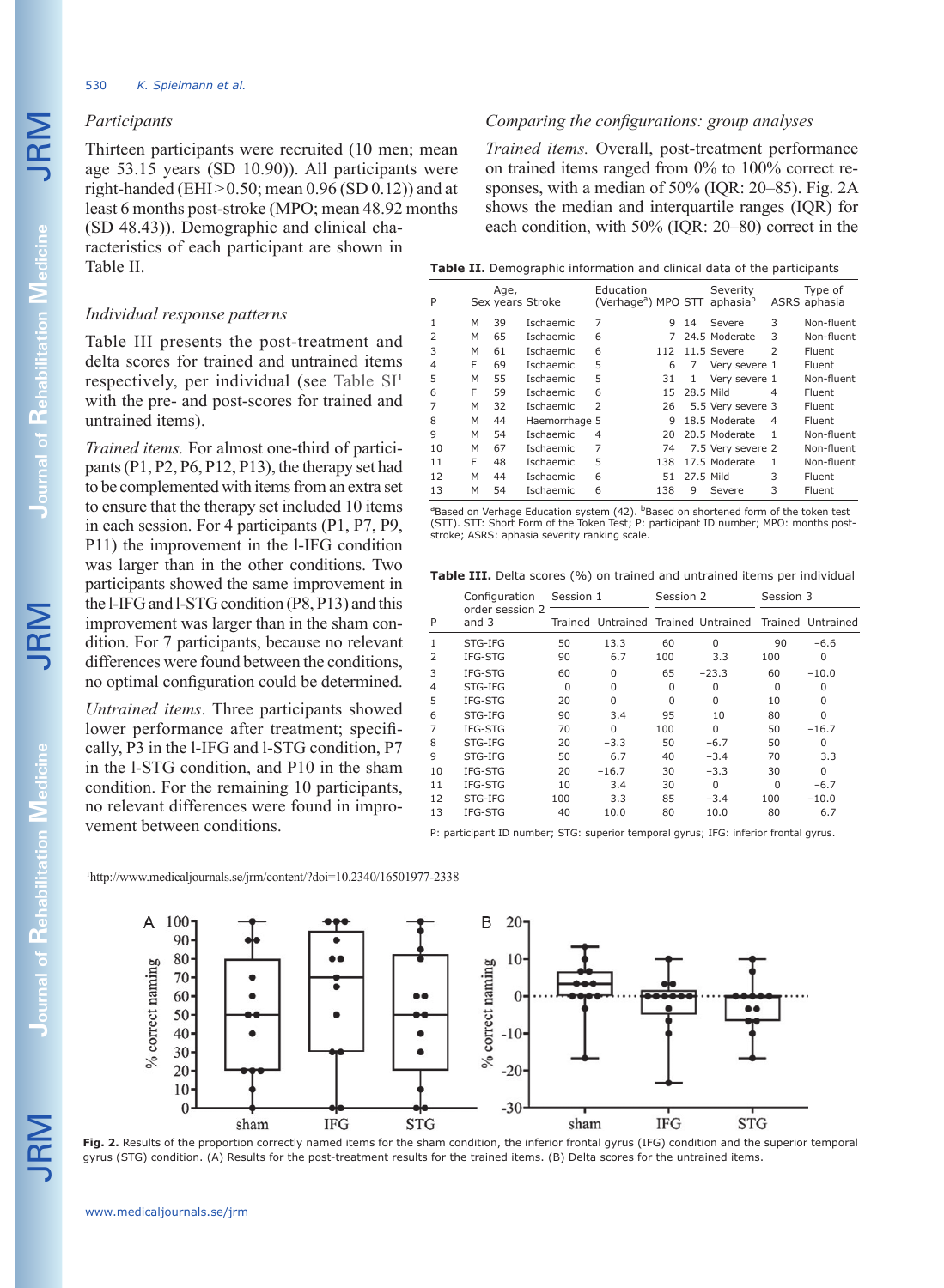sham condition, 70% (IQR: 30–95) correct in the l-IFG condition, and 50% (IQR: 20–82.5) correct in the l-STG condition. GEE analysis revealed an effect of condition, such that the post-treatment score in the l-IFG condition was significantly higher than that in the other 2 conditions  $(p=0.040)$ . There was no effect of measurement time ( $p=0.943$ ) and configuration order ( $p=0.669$ ).

*Untrained items.* Overall, the delta scores for the untrained items ranged from –23.3% to 13.3%, with a median of 0% correct responses, reflecting no improvement (IQR: –3.4–3.3). Fig. 2B shows the median and IQR for each condition, with 3.3% (IQR: 0–6.7) correct in the sham condition, 0% correct in the l-IFG condition (IQR:  $-4.95-1.65$ ), and 0% correct in the l-STG condition (IQR: –6.7–0). GEE analysis revealed no significant effect of condition  $(p=0.820)$ , measurement time ( $p=0.404$ ) and configuration order ( $p=0.382$ ). Pairwise comparisons revealed that the delta scores in sessions 1 and 3 were significantly different (*p*=0.044), with a larger delta score in the first session.

## **DISCUSSION**

The aim of this study was to evaluate a tDCS protocol, comparing different configurations within individuals and using behavioural language measures to guide optimal electrode placement. This is the first study to include both trained and untrained picture items as outcome measures in a protocol aimed to determine an optimal configuration in a single session.

At the group level, there was a better post-treatment performance on trained items in the l-IFG condition compared with the other conditions. In line with our expectations, there was considerable variability in the individual response patterns. Almost half of the group responded more to the l-IFG condition or both active conditions; the other half showed equal performance across conditions, therefore it was not possible to determine an optimal configuration for these participants. In contrast to the trained items, there was no improvement on untrained items, indicating that one word-finding therapy session did not generalize to naming untrained items. Individual response patterns showed variable results and there were no conditions in which the improvement was relevantly larger than in the other conditions. Instead, 3 participants showed a lower performance after treatment. Therefore, interestingly, our protocol to determine an optimal configuration had a differential effect for trained and untrained items. However, performance on trained items may have been more suitable to detect improvements in the present study, as the trained items constituted an individualized set of material, tailored to the individual's performance level.

The group results of the trained items revealing enhanced performance in the l-IFG condition are in line with other studies showing an effect of anodal tDCS over the l-IFG (5, 6, 21). Moreover, Marangolo et al. (5) reported an advantage of anodal tDCS over the l-IFG, compared with anodal tDCS over the l-STG and sham. However, their design differed from that of the present study in both type and duration of treatment: i.e. Marangolo et al. (5) combined tDCS with a 10-day conversational therapy treatment aiming to improve spontaneous speech in multiple sessions, whereas the present study aimed to determine an optimal electrode configuration in single sessions before starting with multiple tDCS sessions.

The lack of generalization to untrained material is in contrast with the results of Shah-basak et al. (27). These authors compared the effect of different electrode configurations within participants in single therapy sessions. Improvement in untrained naming performance on an 80-item picture naming task was used as an outcome measure. The authors found significant improvement on untrained items and concluded that these results could be used to determine an optimal electrode configuration for each patient. In the present study, we did not replicate such generalization to untrained items. In general, it can be assumed that there is less improvement on untrained items compared with trained items  $(2, 14)$  and generalization to untrained items may be difficult to achieve after a single therapy session. For example, although Meinzer et al. (14) found no significant differences in performance on untrained items immediately after 1 treatment session, significant effects emerged during the follow-up assessments, after multiple sessions.

The differences in results between the study of Shah-Basak et al. (27) and the present study may be related to the differences in aphasia severity between the study samples. For example, the study sample of Shah-Basak et al. (27) may have had less severe aphasia and would therefore respond better to treatment. Another possible explanation is that our naming task contained 30 items, whereas that of Shah-Basak et al. (27) contained 80 items; a larger set of items will be more sensitive to improvement. It was interesting to note in our study that both the pre- and post-scores improved over time and the delta scores decreased across sessions, suggesting that, over time, there was less room for improvement. Some participants had high baseline scores in the first session, for both trained and untrained items, implying less room for improvement.

Individual analysis of the trained items revealed that 6 participants showed a relevantly larger improvement in the active conditions compared with the sham condition. Two of these participants, both with fluent aphasia,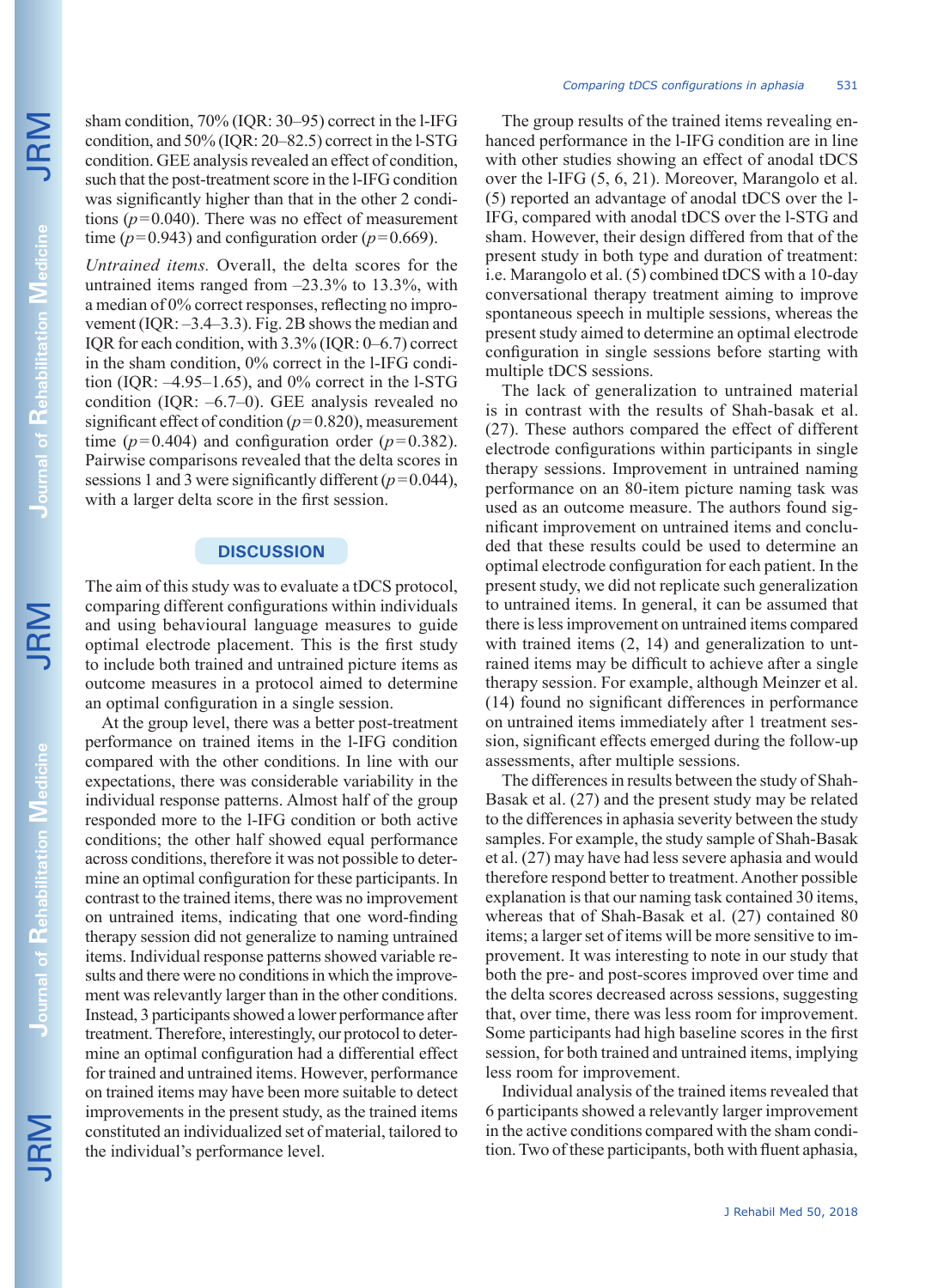#### 532 *K. Spielmann et al.*

showed the same improvement in the l-IFG and l-STG condition; therefore, based on our protocol, it would not matter what configuration is used. For 4 participants, the electrode configuration did play a role, such that these participants had a relevantly larger score in the l-IFG condition; interestingly, 3 of these latter patients were diagnosed with non-fluent aphasia. In the study of Baker et al. (2) 4 of 12 patients responded to anodal tDCS over the frontal cortex. These patients had apraxia of speech and/or non-fluent aphasia, both of which are associated with left frontal damage. Therefore, the authors hypothesized that frontal stimulation may be beneficial for people with frontal damage (non-fluent aphasia) (2). Our findings support this idea, since we observed that 3 patients with non-fluent aphasia performed better on the trained items during the l-IFG configuration. However, our study does not support the idea that people with fluent aphasia respond more to posterior stimulation, at least not in a single session. For 7 participants, there were no relevant differences across conditions; for these individuals, our protocol did not provide a basis for choosing an optimal electrode configuration. The same applies to the study group of Shah-Basak et al. (27), in which 5 of 12 patients did not respond better to any specific configuration.

The present study has some limitations. First, no information on lesions was available for our participants, whereas lesion size/site are considered important factors in aphasia recovery and (probably) also important in determining an optimal configuration. Another limitation is the small sample size. Furthermore, some participants reported that they found the sessions rather intensive. As the naming task to measure improvement on the untrained items was always assessed at the end of each session, we cannot exclude the possibility that participants became tired/less attentive at the end of the sessions and across sessions. Therefore, we recommend that studies using within-subject designs to study the effect of tDCS take into account the factor of time and other possible effects, such as fatigue and/or attention. Finally, we have compared 2 configurations, anodal tDCS over the left-IFG with anodal tDCS over the left-STG, while several other electrode configurations have been described in the literature, such as inhibition of right hemisphere areas (13), simultaneous facilitation of left hemisphere areas and inhibition of right hemisphere areas (bihemispheric tDCS) (39) and facilitating language areas through motor area stimulation (14). For future studies it will be important to compare different electrode configurations and to evaluate how we can choose an optimal electrode configuration in aphasia treatment.

In conclusion, our protocol to determine an optimal configuration showed a differential effect for trained and untrained items, such that we could only use performance on trained items as guidance for configuration. For some participants, it was possible to determine an optimal configuration after comparing single therapy sessions. It would be interesting to verify our protocol in future samples to elucidate which patient profiles allow us to determine an optimal configuration after a single session. It is important to note that our single session protocol is limited, such that we cannot test the effectiveness of a selected optimal configuration as we have only used single tDCS sessions. Therefore, future studies may also study the effectiveness of the selected configuration, which requires multiple therapy sessions.

## **ACKNOWLEDGEMENTS**

The authors thank Dunja Allal El Bakhti and Linda Boekee-Hordijk for their help in the test assessments.

*The authors have no conflicts of interest to declare.*

### **REFERENCES**

- 1. Lazar RM, Speizer AE, Festa JR, Krakauer JW, Marshall RS. Variability in language recovery after first-time stroke. J Neurol Neurosurg Psychiatry 2008; 79: 530–534.
- 2. Baker JM, Rorden C, Fridriksson J. Using transcranial direct-current stimulation to treat stroke patients with aphasia. Stroke 2010; 41: 1229–1236.
- 3. Floel A, Meinzer M, Kirstein R, Nijhof S, Deppe M, Knecht S, et al. Short-term anomia training and electrical brain stimulation. Stroke 2011; 42: 2065–2067.
- 4. Fridriksson J, Richardson JD, Baker JM, Rorden C. Transcranial direct current stimulation improves naming reaction time in fluent aphasia: a double-blind, sham-controlled study. Stroke 2011; 42: 819–821.
- 5. Marangolo P, Fiori V, Calpagnano MA, Campana S, Razzano C, Caltagirone C, et al. tDCS over the left inferior frontal cortex improves speech production in aphasia. Front Hum Neurosci 2013; 7: 539.
- 6. Marangolo P, Fiori V, Campana S, Calpagnano MA, Razzano C, Caltagirone C, et al. Something to talk about: enhancement of linguistic cohesion through tdCS in chronic non fluent aphasia. Neuropsychologia 2014; 53: 246–256.
- 7. Monti A, Cogiamanian F, Marceglia S, Ferrucci R, Mameli F, Mrakic-Sposta S, et al. Improved naming after transcranial direct current stimulation in aphasia. J Neurol Neurosurg Psychiatry 2008; 79: 451–453.
- 8. You DS, Kim DY, Chun MH, Jung SE, Park SJ. Cathodal transcranial direct current stimulation of the right Wernicke's area improves comprehension in subacute stroke patients. Brain Lang 2011; 119: 1–5.
- 9. Nitsche MA, Fricke K, Henschke U, Schlitterlau A, Liebetanz D, Lang N, et al. Pharmacological modulation of cortical excitability shifts induced by transcranial direct current stimulation in humans. J Physiol 2003; 553: 293–301.
- 10. Nitsche MA, Paulus W. Excitability changes induced in the human motor cortex by weak transcranial direct current stimulation. J Physiol 2000; 527: 633–639.
- 11. Nitsche MA, Paulus W. Sustained excitability elevations induced by transcranial DC motor cortex stimulation in humans. Neurology 2001; 57: 1899–1901.
- 12. Williams JA, Imamura M, Fregni F. Updates on the use of non-invasive brain stimulation in physical and rehabilita-

JRM